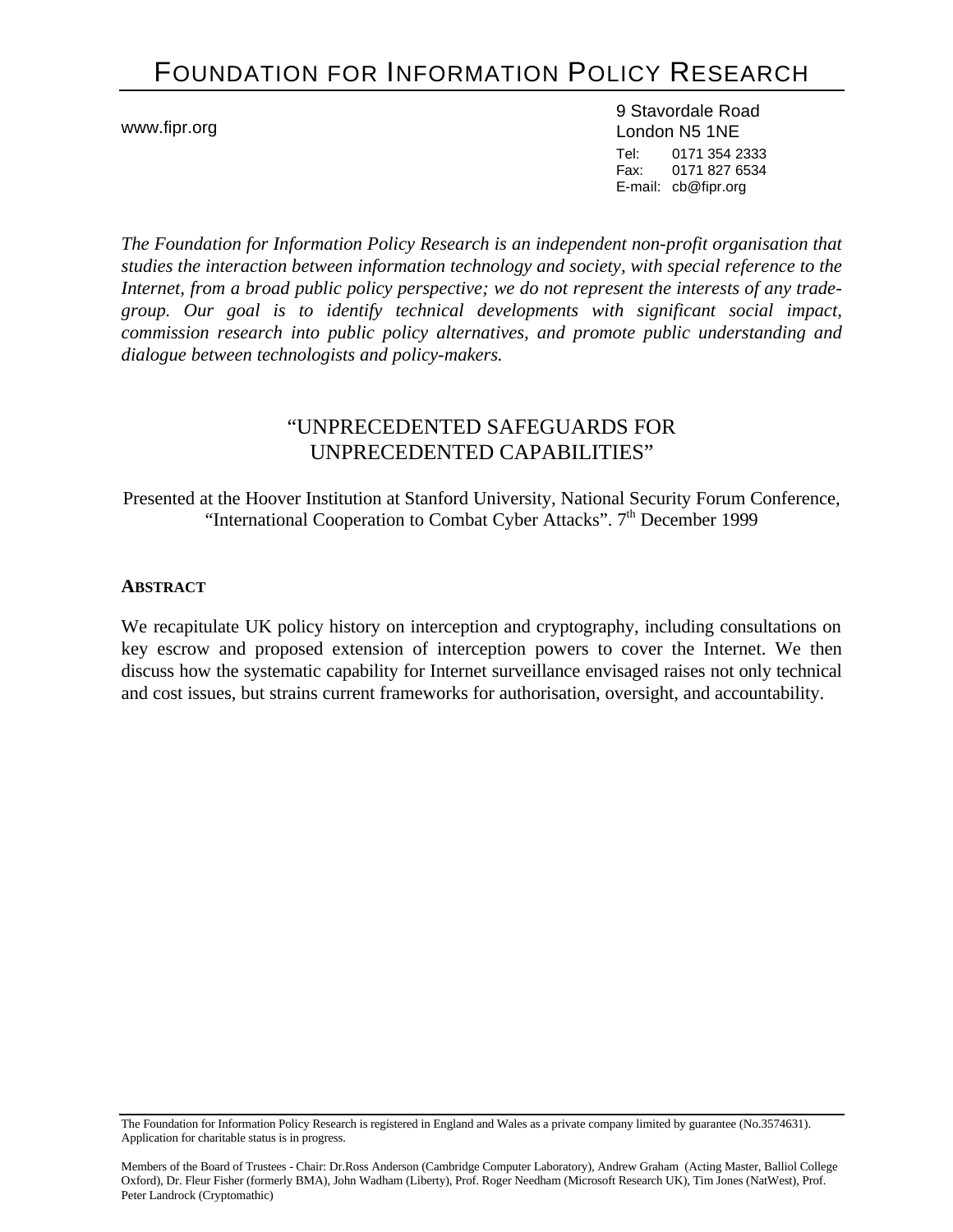#### **UK POLICY HISTORY**

The UK government last month published its long awaited Electronic Communications Bill, which emerged from a three-year struggle over the control of encryption, largely shorn of its most controversial clauses.

In 1996 the previous administration proposed a system of mandatory "key escrow" - the surrender to a third-party organisation of spare keys to unlock data, in case required by the police. Responses from industry and the Internet community to a consultation in 1997 were vitriolic, for both technical and commercial reasons. After the May 97 election, although key-escrow had been rejected by the Labour party in opposition, after a year's delay they offered coercive inducements for "voluntary" escrow. Another year passed before key-escrow was excised from a second public consultation, after intervention from the Prime Minister.

A Draft Bill published in June contained draconian new law-enforcement powers to demand decryption keys from anybody by serving a written "notice" (rather than a warrant). Prosecution for withholding a key would have a presumption of guilt, unless the defence could somehow prove nonpossession. The Home Office argued that being asked to provide a decryption key was just like requiring a DNA sample - but even a person not suspected of any crime who had lost or forgotten their key would have had to convince the court or go to jail for two years.

Decryption notices could be served on associates, legitimate third-parties, and legal advisers, with an obligation not to change keys if this would "tip-off" the suspect. The most chilling provision was that notices could contain a total obligation of secrecy - preventing anyone from complaining publicly (for example to the newspapers), with a penalty of five years imprisonment.

Ingeniously crafted for minimal compliance with a 1984 Commission on Human Rights ruling, the 1985 Interception of Communications Act (IOCA) created a Tribunal that cannot even investigate illegal (unwarranted) tapping, and can only uphold a complaint if it was "manifestly unreasonable" to issue a warrant. Otherwise the Tribunal doesn't tell complainants whether or not they were intercepted, on the grounds that interception is most effective when shrouded in secrecy. For the same reason, intercepts are not admissible as evidence in court (but many senior police officers now want to be able to use wiretaps in evidence, as in the United States).

In the Draft Bill, a complainant's only recourse was to a Decryption Tribunal, which could hold proceedings in their absence, and even flagrant breaches of a code of practice by authorities with access to keys, would not have been a criminal offence. These issues were being dealt with in an ecommerce bill, because the government wished to bolt on decryption powers to the existing interception and seizure laws. The Home Office feared that if the current Catch-22 framework of authorisation unravelled, they faced a policy meltdown.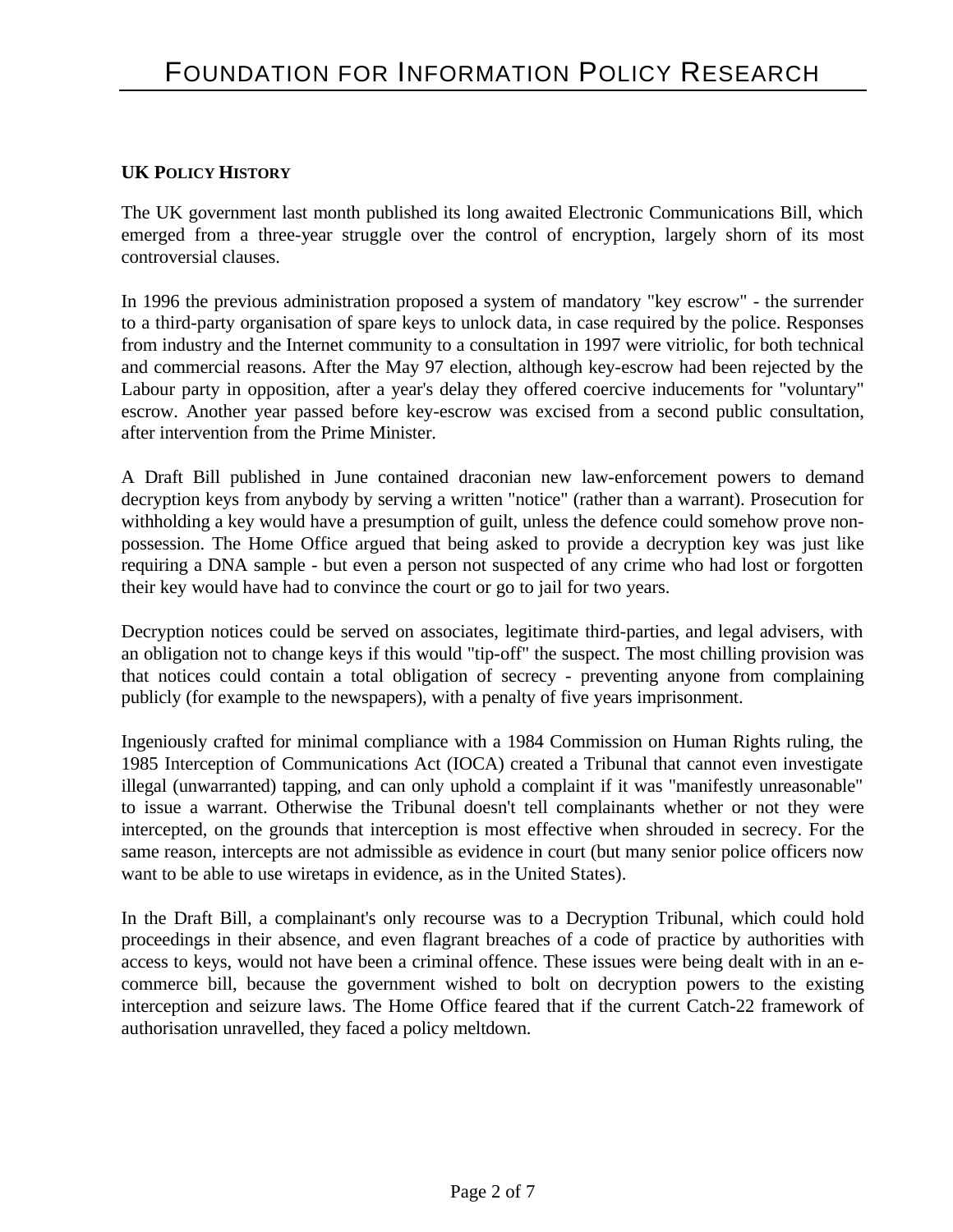The analogy was frequently used that there is no difference in principle between an encrypted document and a locked safe.<sup>1</sup> However, aside from the obvious difference that a physical safe can usually be forced open, if an encrypted message is camouflaged using the techniques of steganography, the analogy with existing search and seizure law breaks down completely. In this situation, no-one knows whether there is a safe, let alone whether there is a key.

#### **Human Rights**

FIPR believed that the effective reversal of the presumption-of-innocence would be likely to contravene the European Convention on Human Rights. This conclusion was substantiated when FIPR and the legal-rights organisation JUSTICE commissioned a legal Opinion from a leading human rights lawyer (QC and Cambridge professor of law and former law commissioner) to assess whether the Bill was 'human rights compliant'.

Their advice was that it was not: the UK government had wrongly opted for the widest police powers. According to the Opinion, this "will have the inevitable consequence of compromising the affected individual's whole security and privacy apparatus" and likely contravene Article 8 of the European Convention, on respect for private life. The Opinion confirmed that the reverse-burdenof-proof was likely to violate Article 6, on the right to a fair trial. Moreover, the provisions in the Bill requiring a suspect to turn over an encryption key violate the right not to incriminate oneself, also protected under Article 6.

## **Decryption Powers: R.I.P ?**

-

The powers to issue decryption notices and the obligation-of-secrecy ("tipping-off") offence have disappeared from the final E-Comms Bill. However the government has not (so far) acknowledged any human-rights contravention, and these provisions may re-appear in a new 'Regulation of Investigatory Powers Bill' from the Home Office, which will regulate all covert police methods from the use of informers to Internet surveillance.

It is natural to ask, if previously proposed decryption powers were unsatisfactory in an e-commerce bill, why should anyone think they are acceptable in a law-enforcement bill? Although industry understands that encryption is a routine and necessary tool for e-commerce, there may be a calculation that industry objections may be attenuated if portrayed as being soft on crime. The press release accompanying the launch of the new Bill referred to "paedophiles, drug-traffickers and terrorists" using the "deadly weapon" of encryption<sup>2</sup>.

## **Interception, Decryption and Intrusive Surveillance**

The inter-relationship of interception, decryption and surveillance (video/microphone/computervirus) is extremely complex. A decryption warrant served on a suspect precludes covert

<sup>&</sup>lt;sup>1</sup> 'Communicating Britain's Future', (The Labour Party 1995) available at

http://www.liberty.org.uk/cacib/legal/crypto/labour2.html.<br><sup>2</sup> Joint DTI/Home Office Press Statement on publication of E-Comms Bill (19/12/99)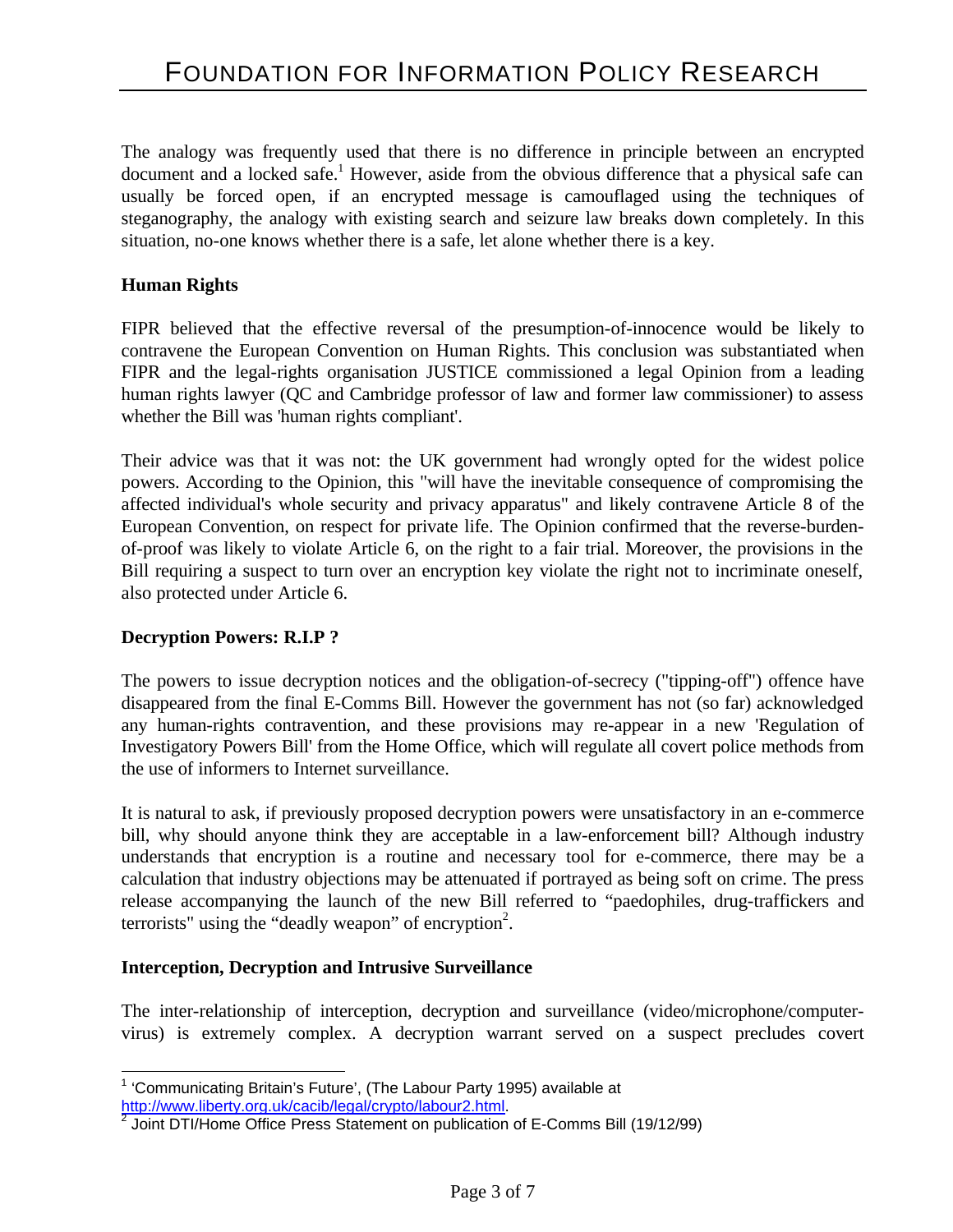investigation, but covert access to keys may in certain situations be provided by intrusive surveillance. The interaction was excluded from the scope of separate UK public consultations on Internet interception and decryption powers earlier this year.

At present the authorisation, oversight and accountability of various forms of search and surveillance differ drastically. For interception, an eminent judge (the "Commissioner") makes spotchecks and has never reported serious abuse, but has no technical staff and depends on the law enforcement agencies he is overseeing to tell him what is happening. Search warrants may be issued by magistrates or the police depending on circumstances, and intrusive surveillance is selfauthorised by senior police officers.

FIPR believes that to oversee interception in the Internet age, the Commissioner's office needs an independent investigatory capability with technical staff, and the mandate to pro-actively deal with unwarranted tapping. There is now also the best opportunity in a generation to reform the existing patchwork of laws to establish a consistent system of surveillance authorisation with effective technical and legal safeguards.

In 1998 the Home Secretary issued more than two thousand interception warrants (an average of seven every business day). Normal statistical fluctuations would suggest that on many busy days at least double this number must be authorised. The constitutional position is that "each warrant is personally authorised by the relevant Secretary of State….and only when he or she is satisfied that it is strictly necessary"<sup>3</sup>, which must include inquiries as to whether the information could not reasonably be obtained by other means. The Home Secretary has declined to say how much time a typical authorisation occupies, reasonable assumptions about necessary diligence suggest a daily regimen of at least 30 to 120 minutes of warrantry formalities: an heroic daily burden.

A Tribunal of appointed senior lawyers deals with complaints about interception. Since 1986, it has considered 568 complaints. However in only 8 of these cases was a warrant in force, and the Tribunal thus empowered to conduct an investigation. Although in none of these cases was a contravention of the Act found, since the total number of warrants issued since 1986 perhaps numbers 20,000, there is no statistical basis for reassurance.

A leading academic commentator has described the current Act as "an insult, and a cynical insult…. it must be remembered that the 'criminals' may well be an elite group within the police or the security service - detection is likely to be an impossibility. The Act secures that there is no likelihood apart from the tribunal, of civil redress against a secretary of state who is in breach of the authorisation provision or against an official who has conducted an unauthorised interception."<sup>4</sup>

 3 "INTERCEPTION OF COMMUNICATIONS IN THE UNITED KINGDOM" - Home Office consultation paper (CM 4368 JUNE 1999)

 $^{4}$  p.43 *Freedom of Information: The Law, the Practice and the Ideal* (2<sup>nd</sup> ed), Patrick Birkinshaw, Butterworths 1996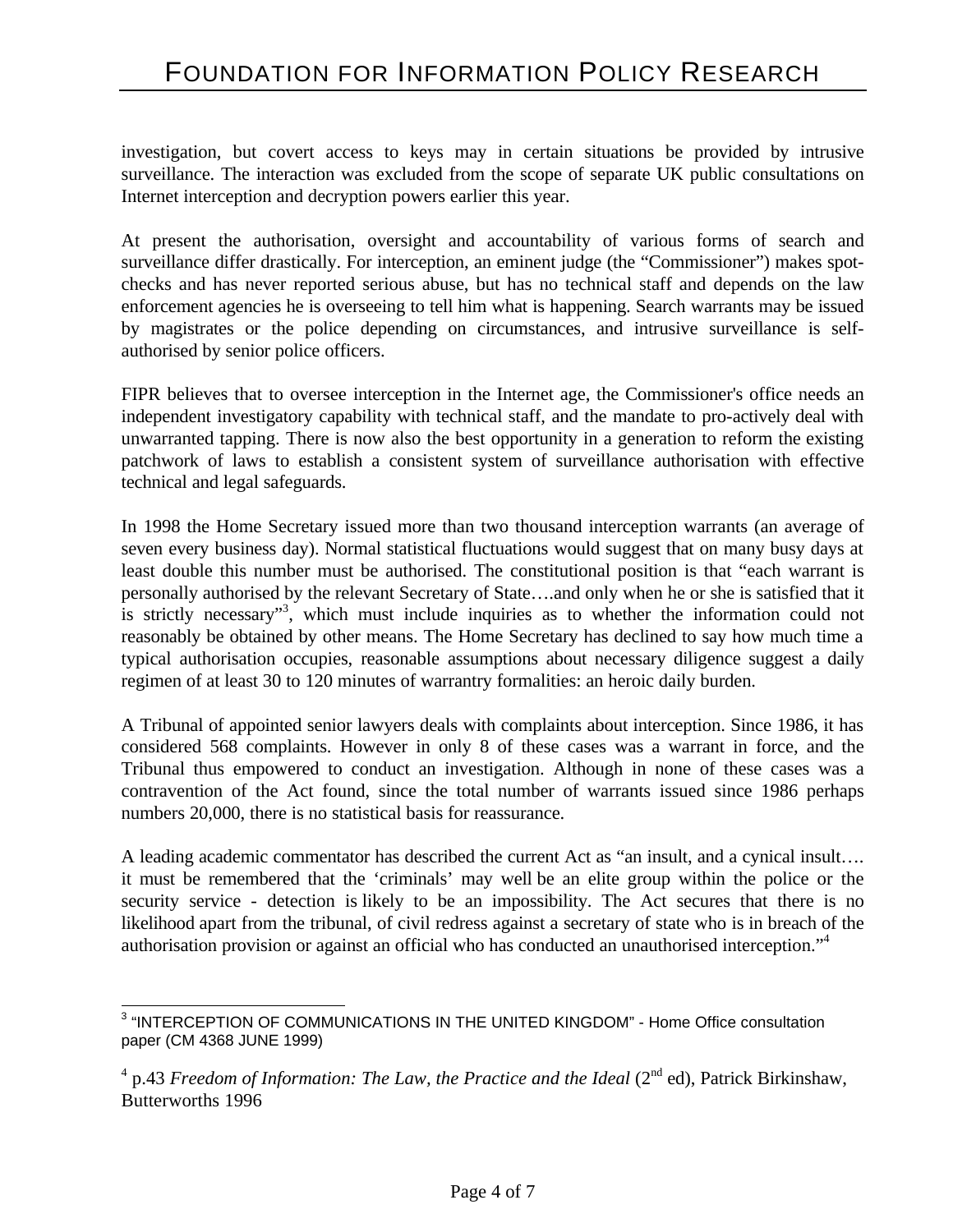#### **PROVISION OF "REASONABLE" INTERCEPT CAPABILITY**

The 1999 consultation on extending interception powers proposed that all "Communication Service Providers" (CSPs – which include ISPs and licensed telcos) must provide a "reasonable interception capability" – which was not further defined.

There are two technical extremes within which any intercept capability must be defined. Only "application layer" data (e.g. e-mail, Web pages, chat) is readily intelligible, and is decomposed and re-assembled through many logical layers of software which implement the various communication "protocols" and interpret data formats. At the other extreme, Internet data is ultimately transmitted as a stream of small packets called *datagrams* through the switching equipment of the Internet Service Provider. Each datagram contains an address field to route the packet to its destination. Intermediate level protocols deal with lost packets, and network control information.

A computer which connects to the Internet through a dial-up service may register its caller-ID information in a log file, together with an "IP" address (fixed or varying) allocated for that session. The Internet Service Provider may be able (with difficulty) to deliver a copy of the packet stream for a given user's online session, although this may require special handling depending on network size and configuration. It will generally be impossible for the ISP to reconstruct application layer data, unless the ISP's own computers are running the corresponding service (e.g. e-mail); even so, special configuration or custom programming may be required, and it may be infeasible to thwart all active strategies for detecting interception.

For small and medium-size ISPs, even delivery of a filtered target packet stream may prove extremely disruptive and onerous. As the Internet interception debate evolves, we foresee a temptation for government to offer "black-box" solutions for attachment to provider's networks, which would undertake data collection under remote control. The Russian security service (FSB) has reportedly already imposed such requirements<sup>5</sup>. FIPR believes that to maintain public confidence, the selection, acquisition and filtering of targeted traffic must always remain under ISP control, and they should always be in a position to verify that data abstracted strictly complies with the presented warrant. interception. However for small ISPs, even providing the most basic e-mail and filtered sniffing capability will prove skilled-labour intensive and one of the largest UK ISP's has estimated that compliance could increase their costs by 10%.

The United States has recently proposed a system for comprehensive domestic Internet monitoring*,*  modelled on military lines, through creating network access points throughout the *private sector* infrastructure, for purposes of critical national infrastructure protection<sup>6</sup>. This has immediately given

.

-

<sup>5</sup> http://www.jya.com/sorm-en.htm

<sup>&</sup>lt;sup>6</sup> http://www.cdt.org/policy/terrorism/fidnet/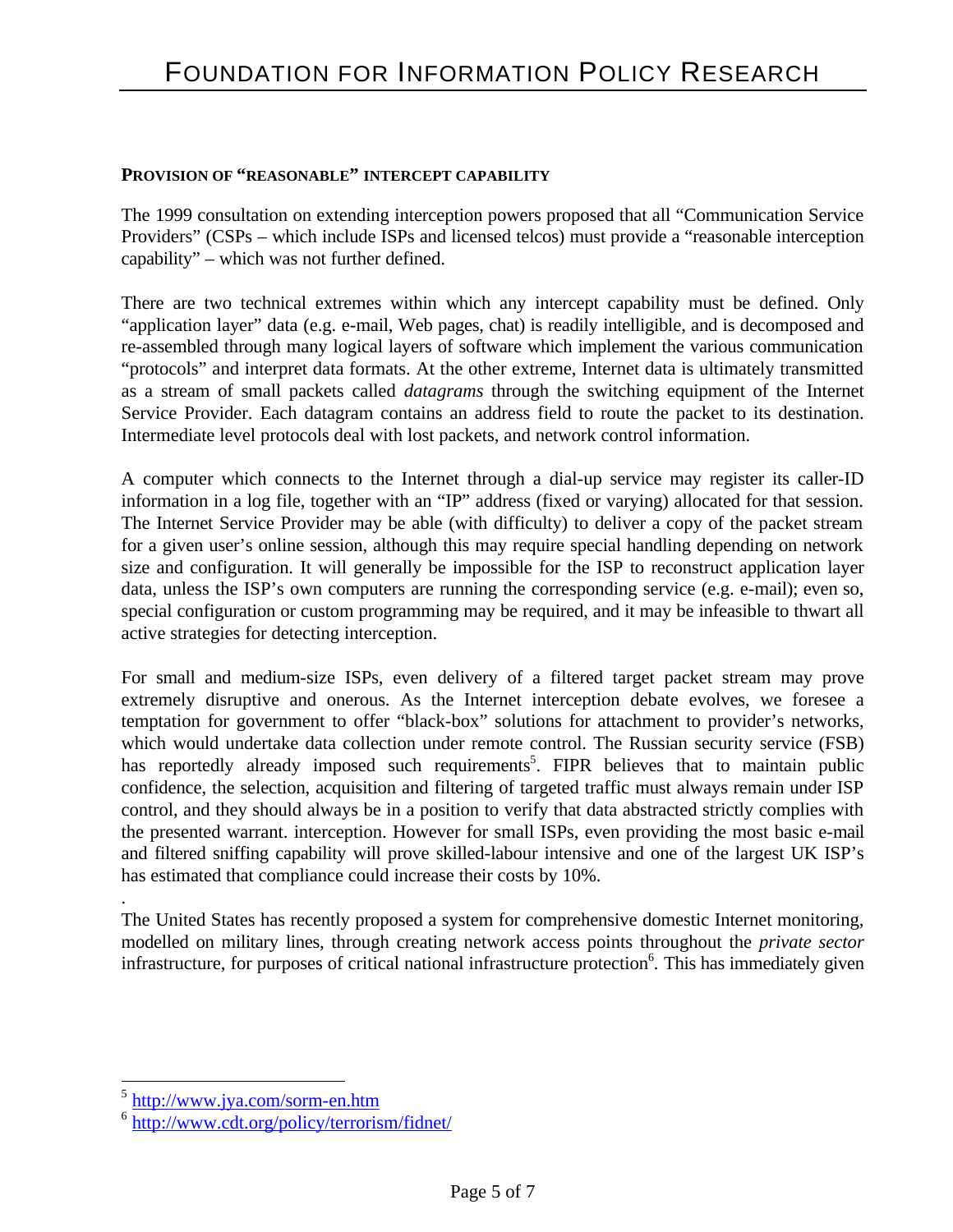rise to fears that it may be used for untrammelled surveillance, and appropriations for the program have reportedly been suspended.<sup>7</sup>

Recently the IETF has been discussing whether it should formally take on the role of designing lawenforcement access into new Internet protocols. The debate is at an early stage, but an important question that must be considered is who will hold the keys to any such back-doors? Similar multilateral discussions a few years ago could not reach agreement on jurisdiction and procedures to "extradite" a key held in escrow by another state. National security interests are unlikely to be comfortable with the idea that back-door keys to access the infrastructure could be released to foreign law-enforcement agencies.

#### **WARRANTRY PROCEDURES**

The argument offered in support of continuance of Secretary of State authorisation is that Executive approval is needed for national security cases. The Royal Commission on Criminal Procedure<sup>8</sup> recommended a uniform system of judicial warrants (and subject notification) for all forms of surveillance even before the Malone 1984 ECHR case necessitated legislation. JUSTICE<sup>9</sup>, Liberty (formerly NCCL), and most recently the Data Protection Registrar have all advocated similar reforms:

"….the Registrar is unhappy with the current situation because IoCA warrants are not subject to judicial scrutiny either at the point of issue or, because the information obtained is not admissible as evidence, by a court at a later date, and she believes that it is now time to amend IoCA so that an application for a warrant to obtain this type of information is subject to judicial consideration."<sup>10</sup>

FIPR's position is that uniform judicial authorisation, although it may require some re-organisation and extra training within the judiciary, presents no special difficulties.

The 1999 IOCA consultation also proposed allowing subsequent addition of extra ad-hoc "addresses" to a warrant by officials. The appending of unidentified Internet accounts, or subnetted/translated/spoofed IP-addresses of uncertain provenance, to warrants of extended duration, by civil servants inured to a daily diet of communications villainy, could be the last straw which breaks the constitutional convention of direct ministerial accountability to Parliament. Application to obtain or modify a judicial warrant should instead present reasonable evidence that the targeted account relates to the investigation in the way claimed – typically this may involve analysis of traffic (communications) data.

 $\overline{a}$ 

 $<sup>7</sup>$  House majority leader, Rep. Dick Armey said FIDNET raised "the Orwellian possibility that</sup> unscrupulous government bureaucrats could one day use such a system to read our personal email." New York Times, 28<sup>th</sup> July 1999

<sup>8</sup> *CM 8092*, Jan 1981, chaired by Sir Cyril Phillips

<sup>9</sup> *Under Surveillance: Covert Policing and Human Rights Standards*, JUSTICE 1998

<sup>10</sup> *the fifteenth annual report* Data Protection Registrar, , June 1999, para.19